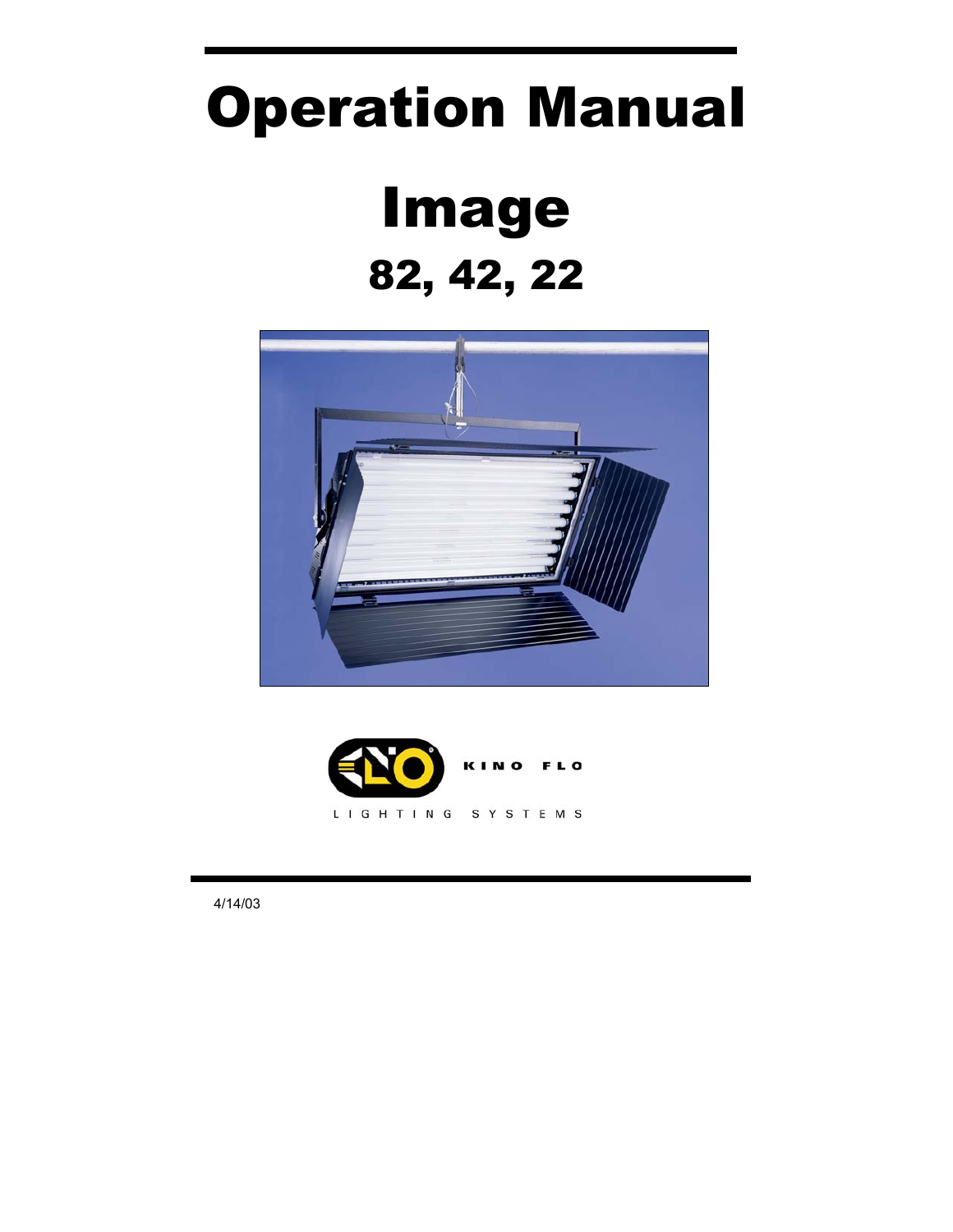# **Image System**



### **Image 82**

- 8 x 4ft lamps
- Manual on/off switching control
- Switches 2 lamps at a time



### **Image 42**

- 4 x 4ft lamps
- Manual on/off switching control
- Switches 2 lamps at a time



#### **Image 22**

- 4 x 2ft lamps
- Manual on/off switching control
- Switches 2 lamps at a time





#### **Each System Includes:**

**1 Image Fixture 1 Silver Louver 1 Gel Frame**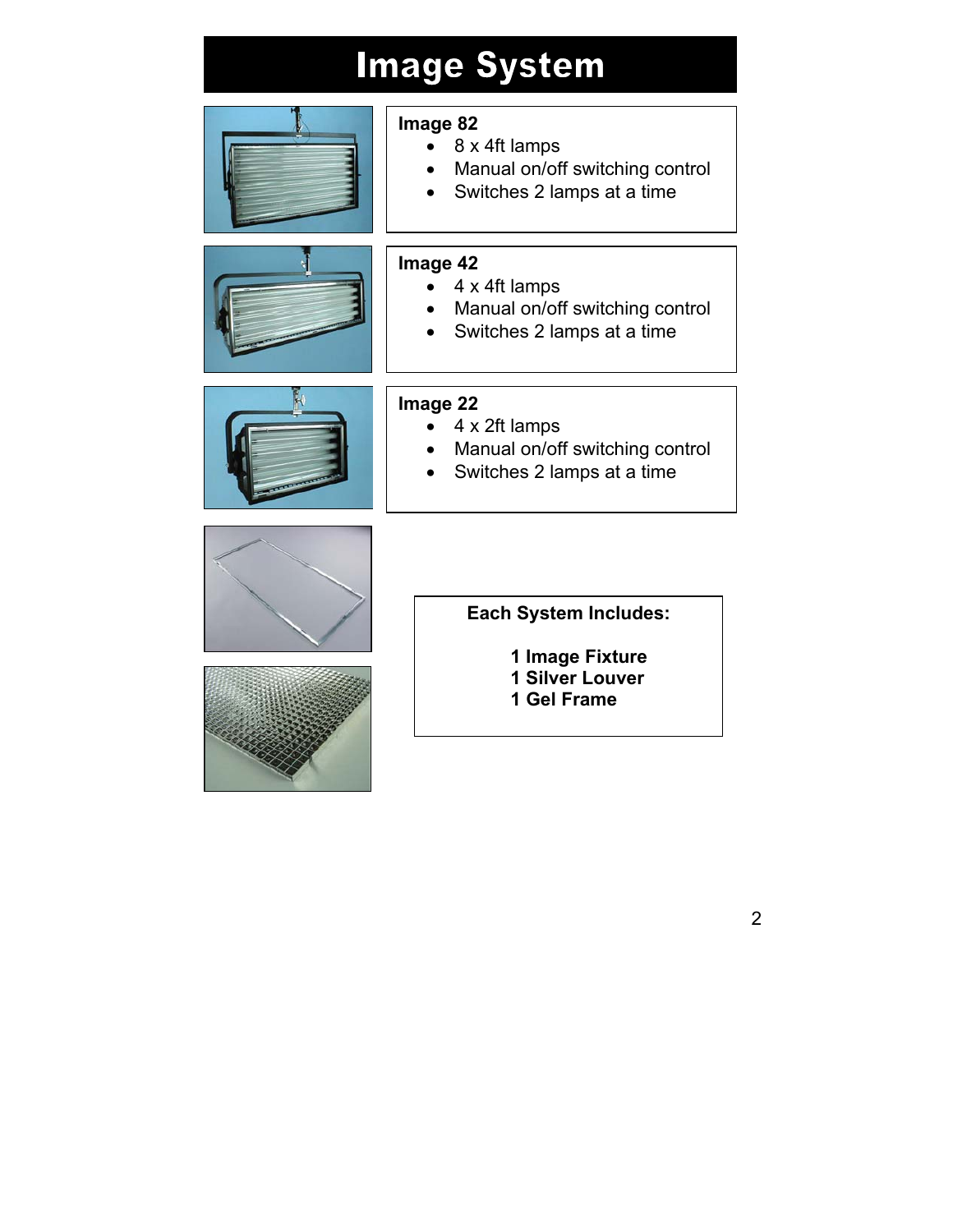# **Inserting Lamps**



Insert lamps into both lamp connectors. Twist  $\frac{1}{4}$  turn to make electrical contact.

### **Inserting Gel Frame**



The gel frame is secured to the fixture by 4 spring-loaded pins. Align the pins of the gel frame with the oval receptacle holes on the edge of the fixture. Pull back the pins and release into the receptacles to properly secure the gel frame.

# **Applying Gel to Frame**





**A)** The Gel Frame comes with Gel Clips. Cut the gel to size and use the Clips to fasten the gel to the Frame.

**B)** Another method is to apply transfer tape directly to the gel frame. The clips are not necessary when taping the gel.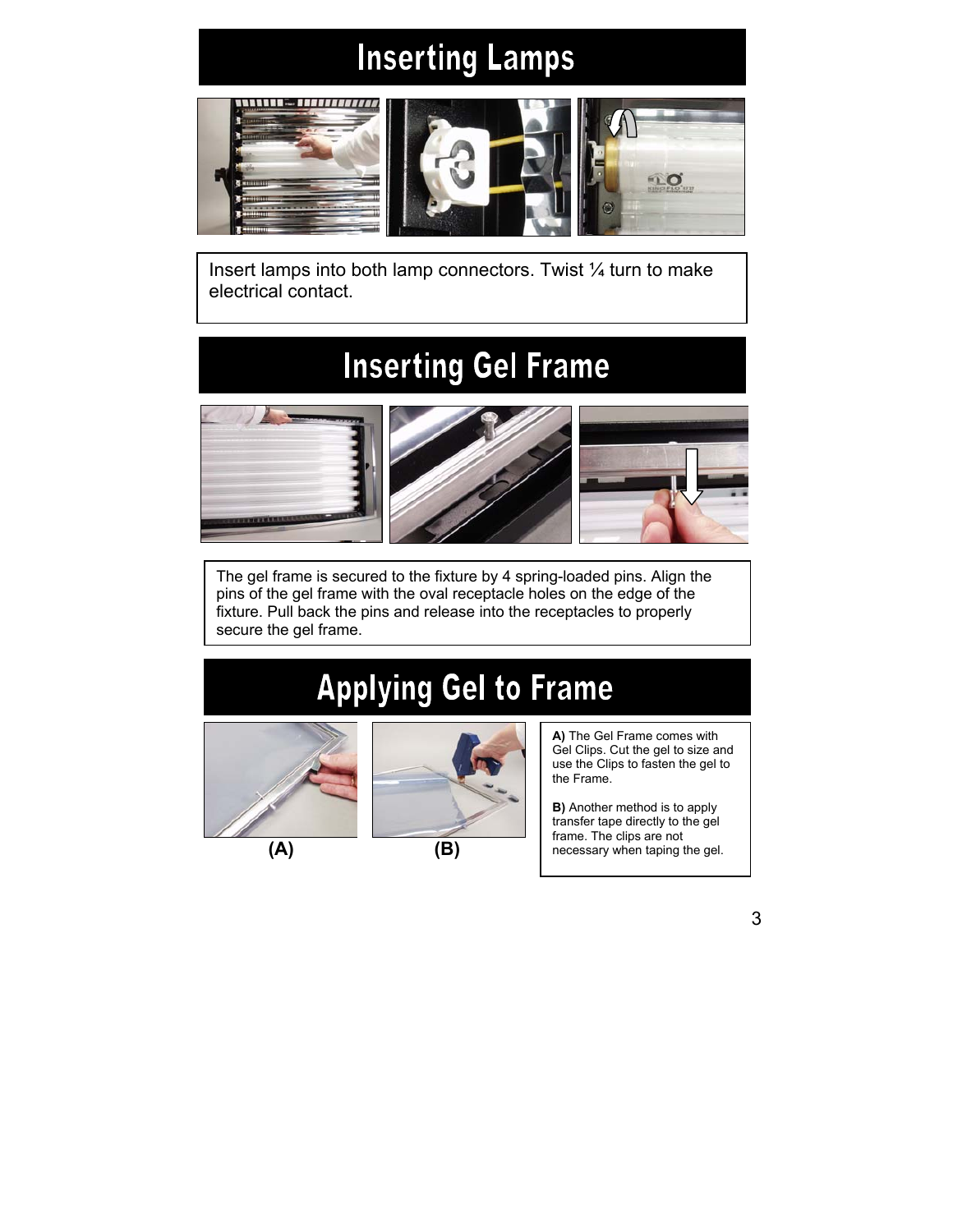# **Inserting Louver**







Place the long edge of the Louver into the lower channel containing a set of leaf springs. Press down on the Louver and slip the upper edge of the louver into the upper channel of the fixture. To remove reverse the procedure.

# **Mounting Options**



Junior Pin Assembly

The Image 82 requires a Junior Pin assembly or any other clamping device that uses a ½ inch bolt.

The Image 82 uses the longer bolt. The Image 42 and 22 require the shorter bolt.

Baby Receiver Assembly | the Image 82.

The Baby Receiver is for use only on the Image 42 and Image 22.

**Do Not** use the Baby Receiver on the Image 82. This receptacle is not strong enough to safely hold the greater weight of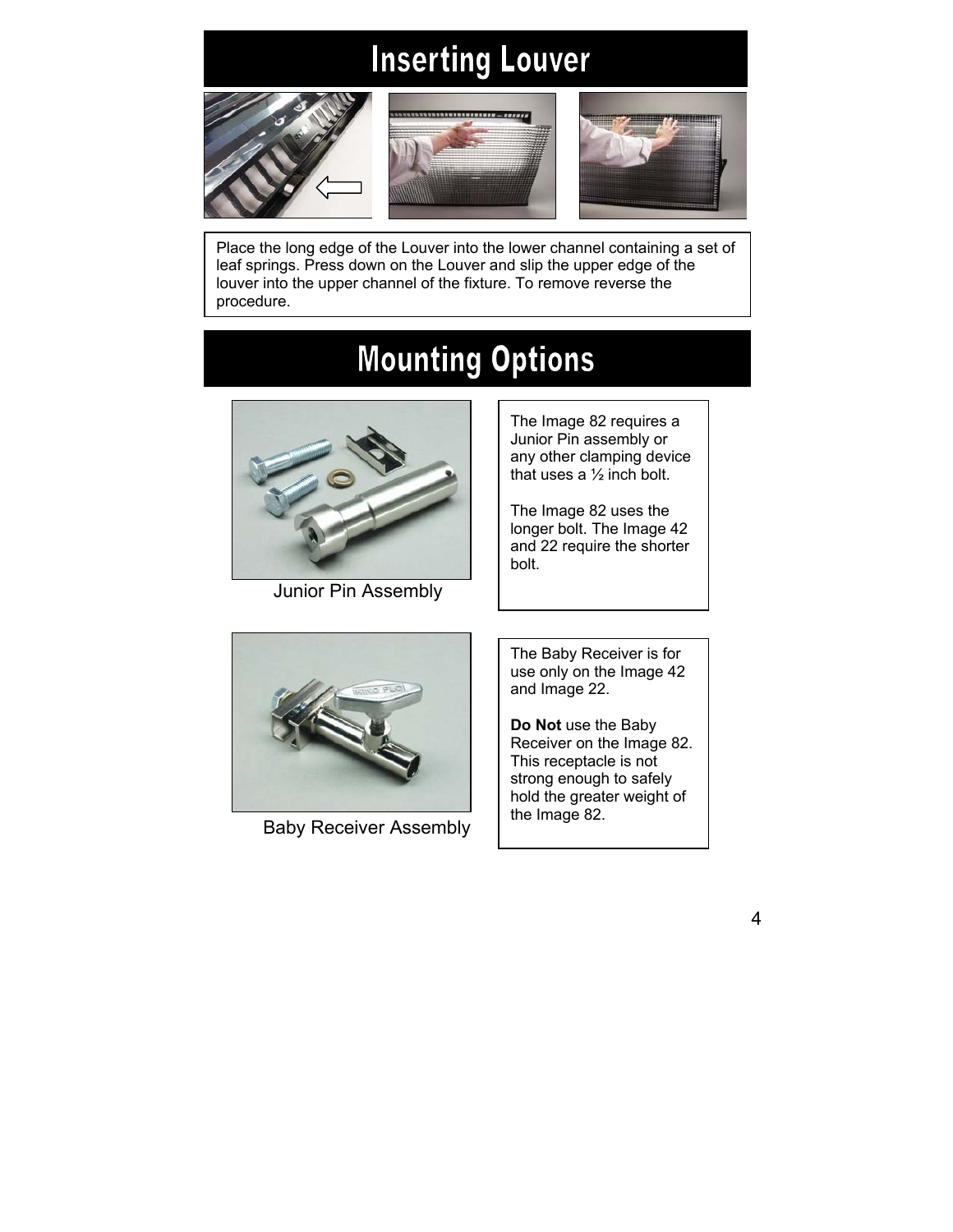# **Image Fixture Control Panel**

*The Image 82 Fixture is used for example purposes throughout these instructions.*



A ) **Power Switch:** Has a built-in indicator light, which can detect if AC power is present in power cord. "O" = OFF position

**B** ) Fuse: Provides circuit protection.

*Note: If Fuse is blown or open replace with same type of fuse rating as marked.*

### **Power Requirements**

Provide 120 Volt AC primary power. Do not dim the fixture through a dimming circuit. If powering the fixtures through a dimmer board, set the dimmer profile to non-dim.

#### **Load Considerations:**

Kino Flo ballasts are not power factor corrected. They will draw double the current on the neutral from what is being drawn on the two hot legs. On large installations it may be necessary to double your neutral run so as not to exceed your cable capacity.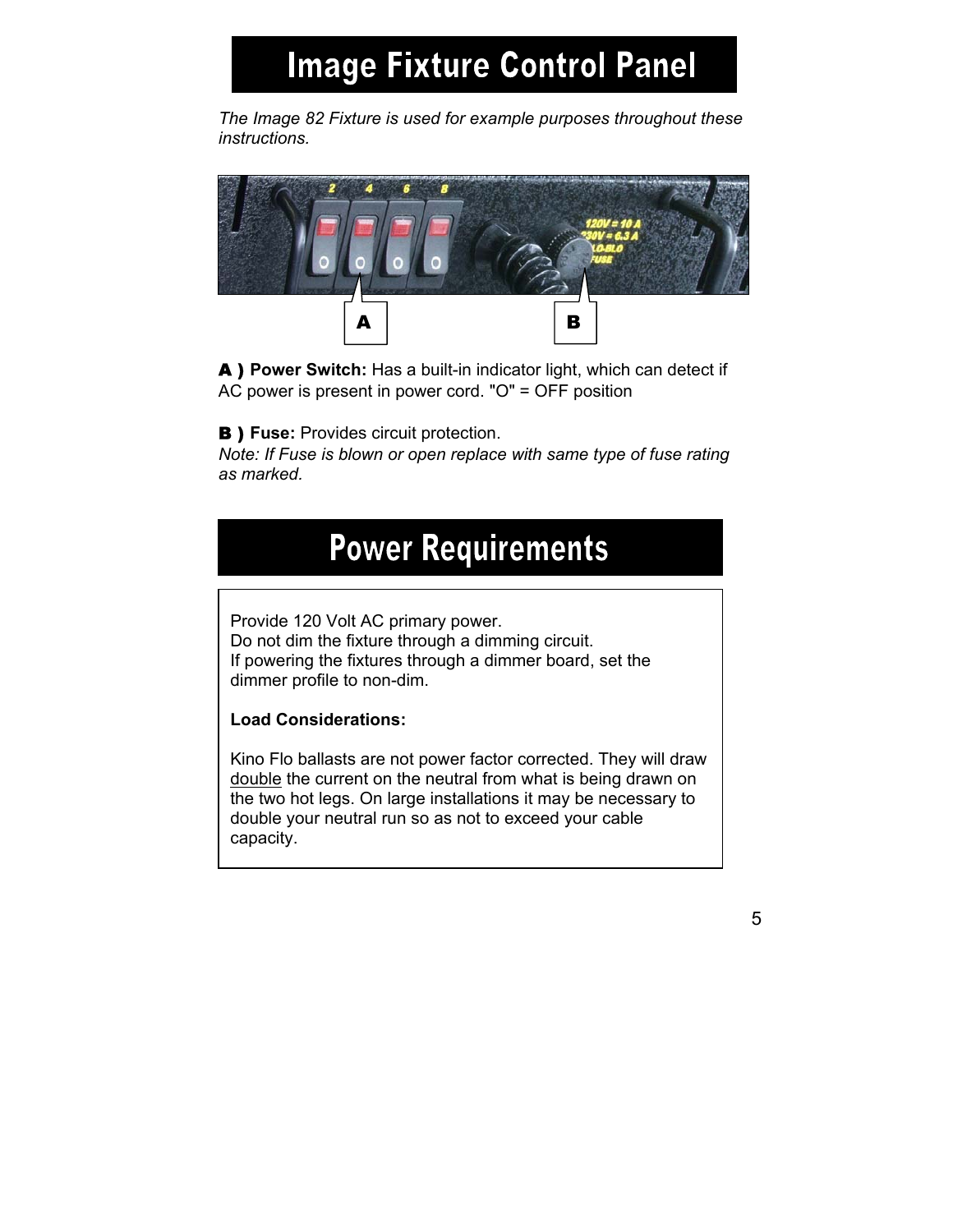### **Manual Operation**

IMAGE 82, 42 and 22 Fixtures are operated manually with the Lamp Switches. The Switches enable you to turn lamps on and off with an "inside-out" pattern

### **Image 82 Switching Pattern**





 **Image 42 and 22 Switching Pattern** 



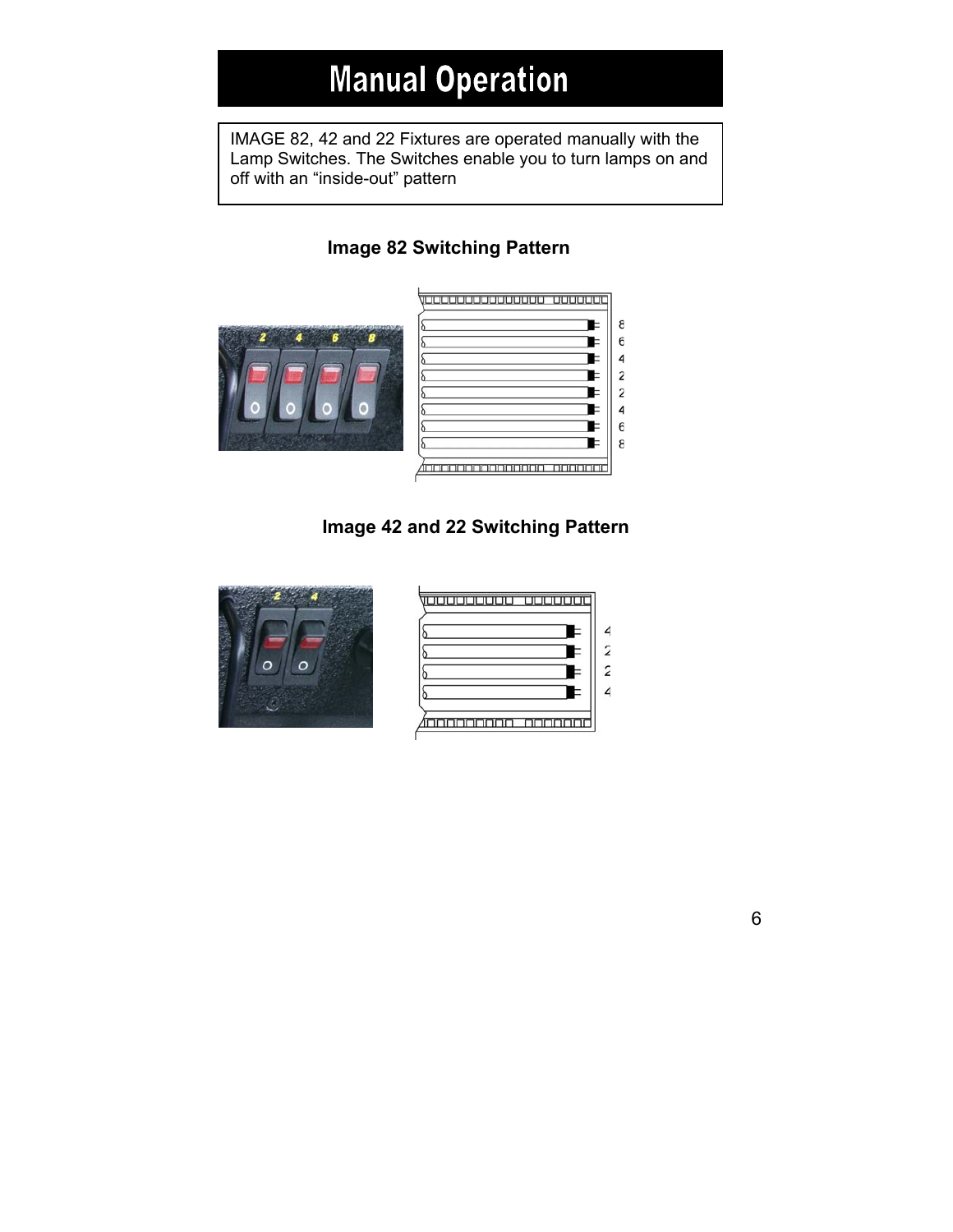# **Accessories**



LVR-I80-B Image 82 Black Louver



MTP-I80 Junior Pin for Image 82 Image 42 and 22



MTP-I40 Baby Receiver for Image 42 and 22



BRD-I80 Image 82 Barndoors, Set of 4 BRD-I40 Image 42 Barndoors, Set of 4 BRD-I20 Image 22 Barndoors,Set of 4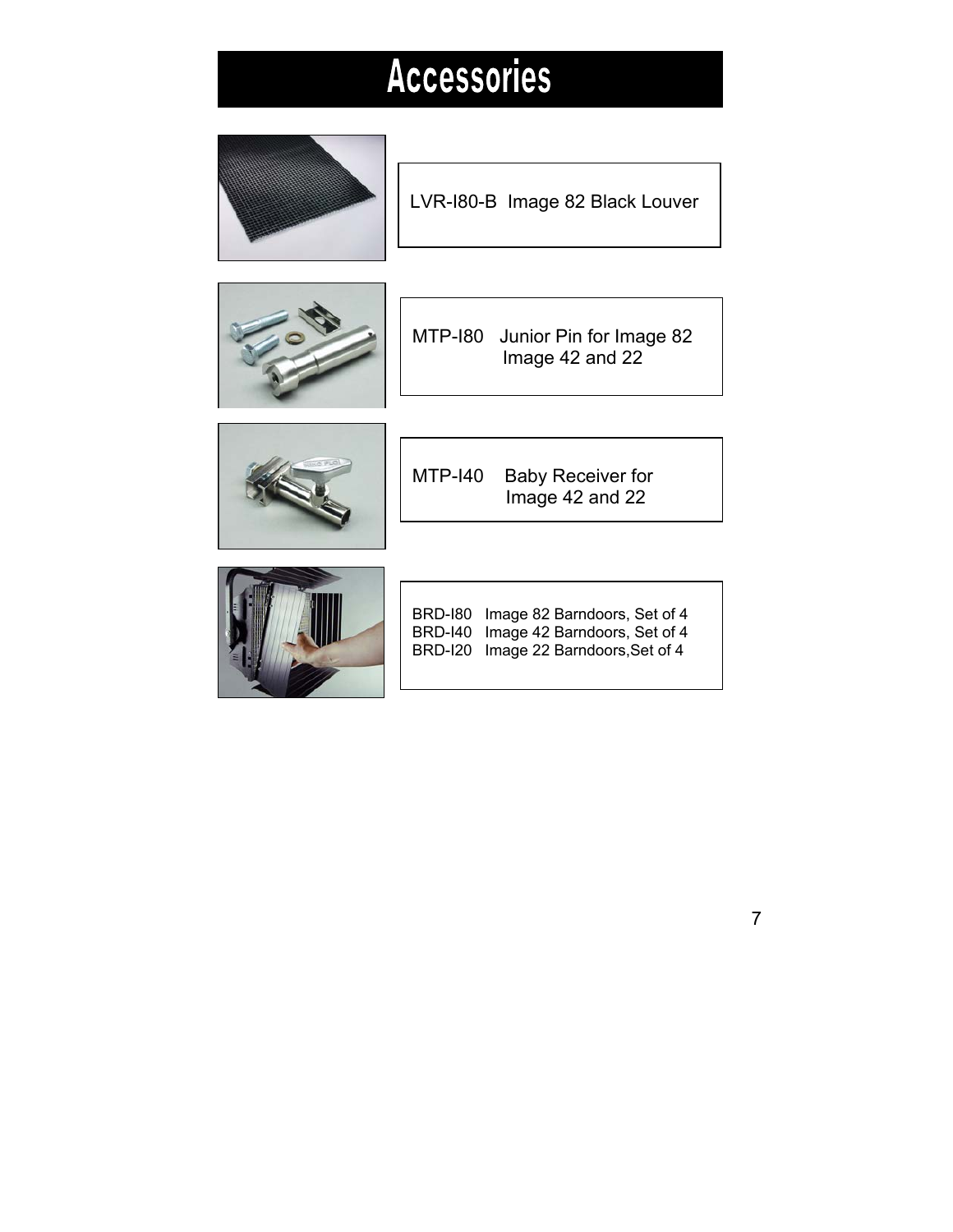# **Mounting Barndoors**





Side Door **Top and Bottom Door** 

X2



1. For the **Side Doors**, align the hinge bracket tabs with the two square receptacles on the side of the fixture.

2. Press the tabs of both brackets into the square receptacles.

3. Slide the two brackets up until the silver lock pin snaps into

4. To release the Barndoor, press the Lock Pin down and slide the bracket in reverse.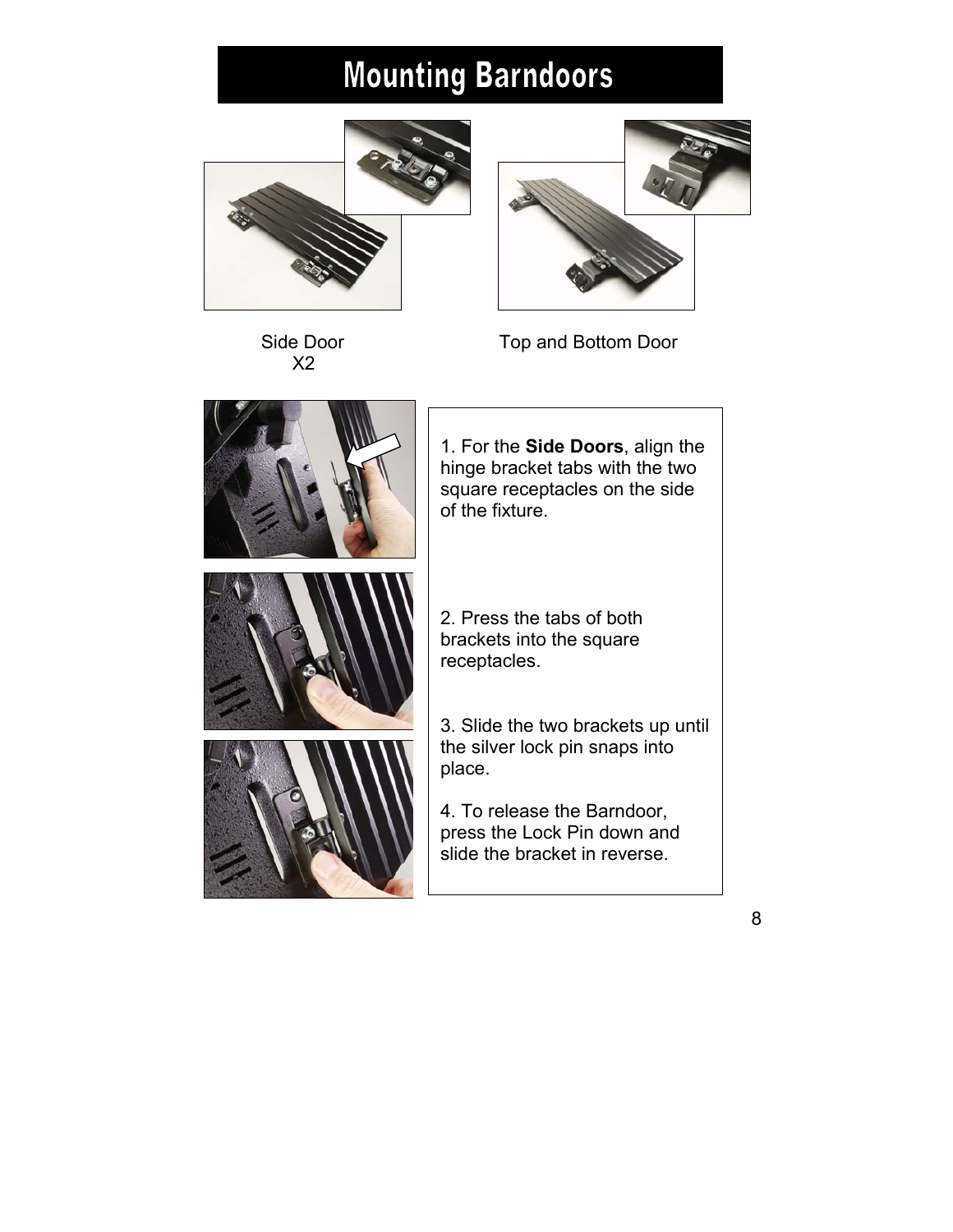

1. For the **Top and Bottom Doors**, align the two hinge bracket tabs with the two square vents closest to the Silver Lock Pins.





2. Press the brackets down into the vent and slide them over to engage the Lock Pins with the hole in the bracket.

3. To remove the Barndoor, press down on the two Lock Pins and slide the brackets back.



Adjust the hinge tension with a Philips head screwdriver.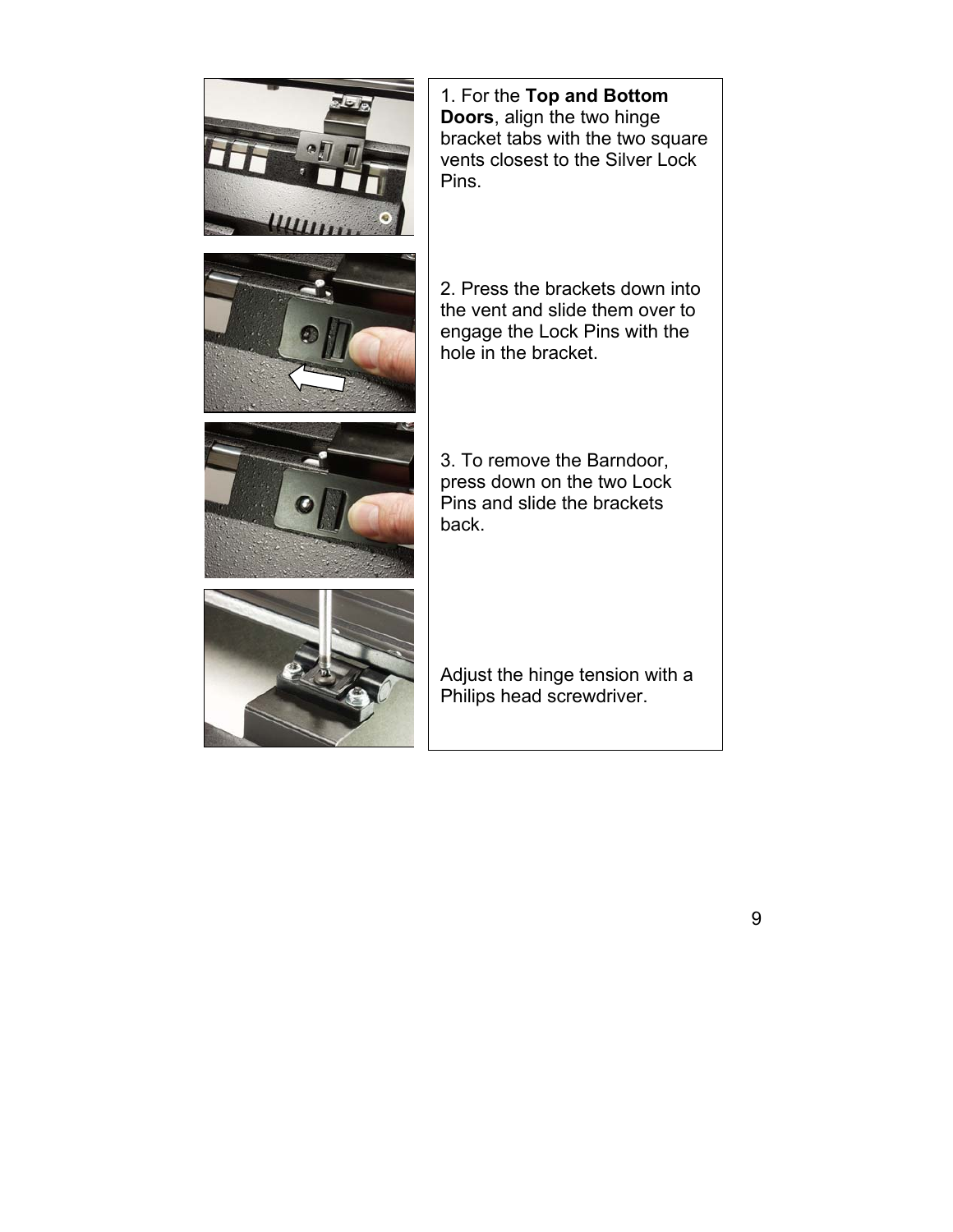# Cases







Kas-I80-1 Kas-I80-2 KAS-48



| Part<br><b>Number</b> | <b>Description</b>                         | <b>Dimensions</b>                                                    | Weight<br>(Empty) | <b>Holds</b>        |
|-----------------------|--------------------------------------------|----------------------------------------------------------------------|-------------------|---------------------|
| KAS-180-2             | Image 82 Ship Case 56.25" x 16.25" x 35"   | 1435mm x 413mm x 889mm                                               | 98 lb / 44Kg      | Image $82 \times 2$ |
| KAS-180-1             | Image 82 Ship Case 56.5" x 7.75" x 35"     | 1435mm x 197mm x 889mm                                               | 38lb / 17Kg       | Image $82 \times 1$ |
| KAS-140-1             | Image 42 Ship Case 56.5" x 10.25" x 23.25" | 1435mm x 260mm x 590mm                                               | 29lb / 13Kg       | Image $42 \times 1$ |
| KAS-120-1             |                                            | Image 22 Ship Case 31.25" x 10.25" x 23.25"<br>794mm x 260mm x 590mm | 18lb / 8Kg        | Image $22 \times 1$ |
| <b>KAS-48</b>         | 4ft Lamp Ship Case                         | $52.5$ " x $10.5$ " x $11.25$ "<br>1333mm x 267mm x 286mm            | 15lb / 7Kg        | 4ft T12 Lamps(20)   |

# **Fixture Specifications**

### **Model: Image 82 Power requirements:** 120VAC or 230VAC  **Amperage:** 10 amps at 120VAC, 5 amps at 230VAC  **Weight w/lamps:** 37lb / 16.7Kg  **Dimensions:** 54.5" x 32.63" x 6.25" 1384mm x 829mm x 159mm  **Lamp Switching:** 8 / 6 / 4 / 2 / Off  **Lamp types:** F40T12